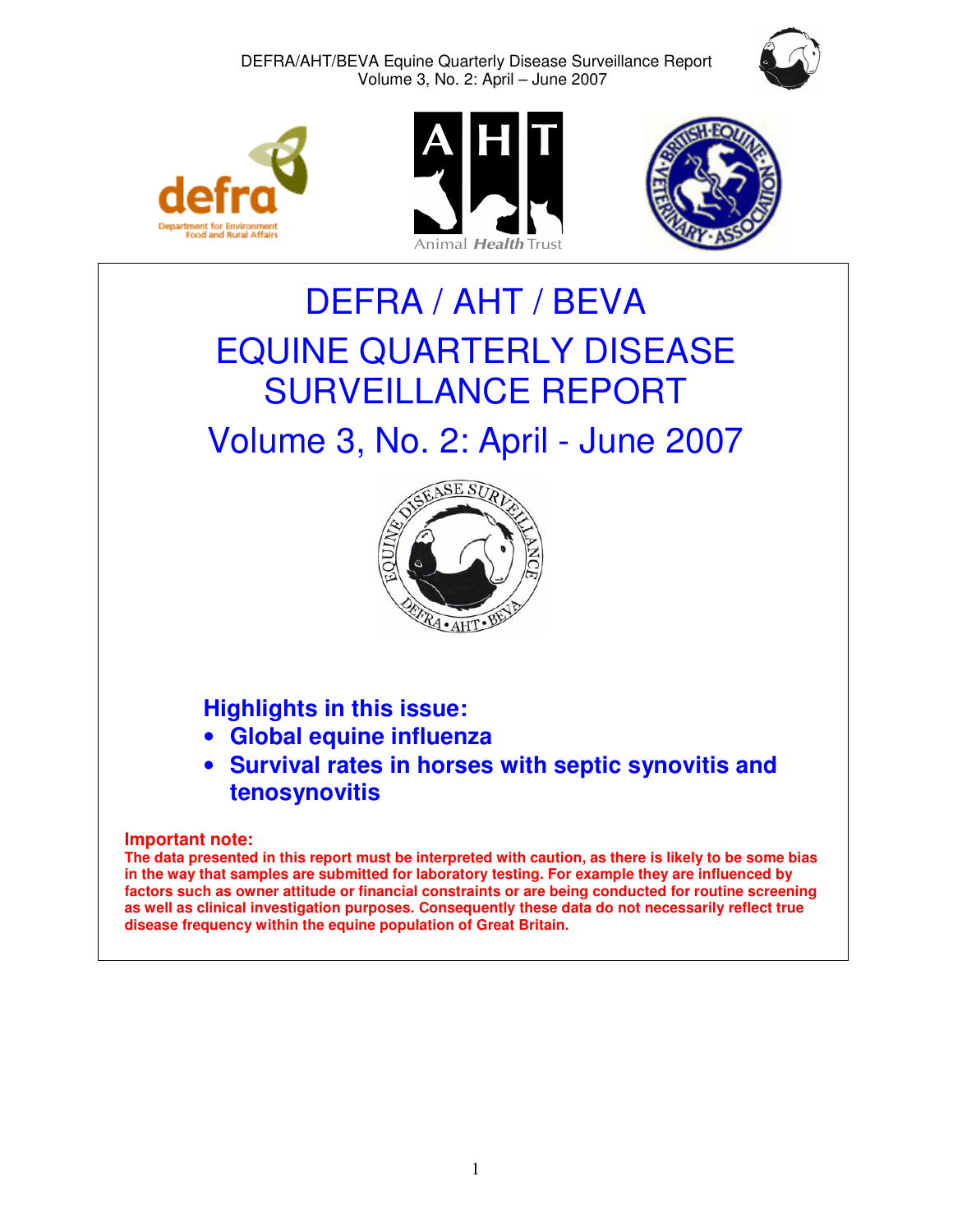

#### **TABLE OF CONTENTS**

| <b>INTRODUCTION</b>                                                                                                                                                                                                | $3 - 4$                                                               |
|--------------------------------------------------------------------------------------------------------------------------------------------------------------------------------------------------------------------|-----------------------------------------------------------------------|
| VIROLOGY DISEASE REPORT FOR THE 2 <sup>ND</sup> QUARTER OF 2007                                                                                                                                                    | 5                                                                     |
| <b>EQUINE HERPES VIRUS ABORTION</b><br><b>EQUINE HERPES VIRUS RESPIRATORY DISEASE</b><br><b>EQUINE HERPES VIRUS NEUROLOGICAL DISEASE</b><br><b>EQUINE HERPES VIRUS COITAL EXANTHEMA</b><br><b>EQUINE INFLUENZA</b> | 5<br>$6\phantom{1}6$<br>$6\phantom{1}6$<br>$6\phantom{1}6$<br>$6 - 7$ |
| <b>FOCUS ARTICLE: GLOBAL EQUINE INFLUENZA</b>                                                                                                                                                                      | $8 - 9$                                                               |
| <b>BACTERIOLOGY DISEASE REPORT FOR THE 2ND QUARTER OF 2007</b>                                                                                                                                                     | 10                                                                    |
| <b>FOCUS ARTICLE: SEPTIC SYNOVITIS AND TENOSYNOVITIS</b>                                                                                                                                                           | $11 - 12$                                                             |
| TOXIC AND PARASITIC DISEASE REPORT FOR THE 2ND QUARTER OF 2007                                                                                                                                                     | 13                                                                    |
| POST MORTEM EXAMINATIONS FOR THE 2 <sup>ND</sup> QUARTER OF 2007                                                                                                                                                   | 14-15                                                                 |
| <b>EAST ANGLIA</b><br><b>HOME COUNTIES</b><br><b>SOUTH WEST</b><br><b>SCOTLAND</b><br><b>NORTHERN IRELAND</b>                                                                                                      | 14<br>14<br>15<br>15<br>15                                            |
| <b>ACKNOWLEDGEMENTS</b>                                                                                                                                                                                            | 16                                                                    |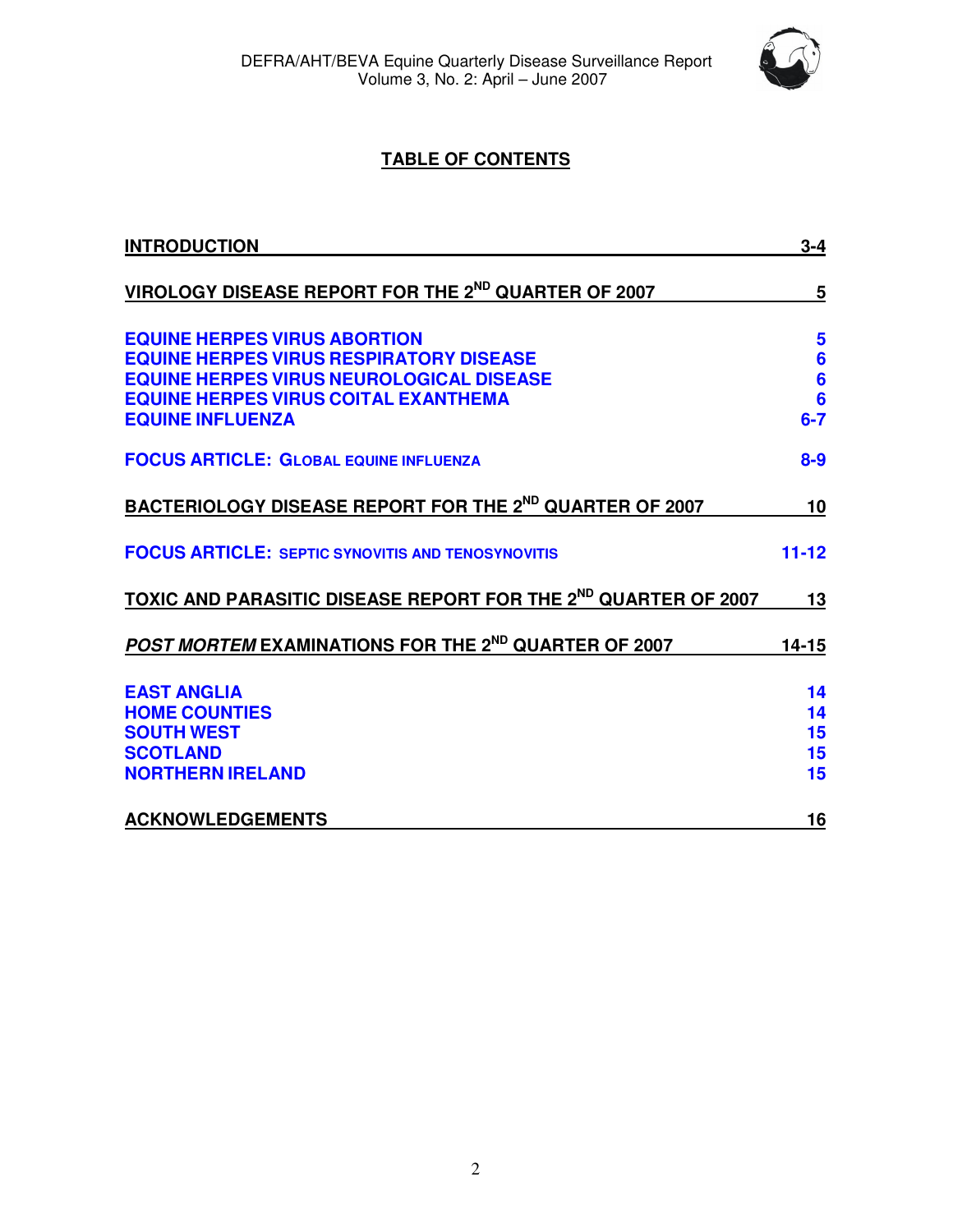

#### **Introduction**

Welcome to the second quarterly equine disease surveillance report for 2007 produced by DEFRA, BEVA and the Animal Health Trust. Regular readers will be aware that this report collates equine disease data arising from multiple diagnostic laboratories and veterinary practices throughout the United Kingdom giving a unique insight into equine disease occurrence on a national scale.

The second quarter of 2007 saw several potentially significant infectious disease outbreaks occurring in Europe. There was confirmation of influenza virus infection in France, Ireland, Sweden and the UK and equine infectious anaemia (EIA) was diagnosed in France, Germany and Italy. At the end of June, equine viral arteritis (EVA) associated with clinical signs of disease was diagnosed in non-Thoroughbred horses on a number of epidemiologically linked breeding premises in Normandy, northern France. Contagious equine metritis (CEM) was confirmed in France, Switzerland and the United Kingdom. Defra confirmed a single case of CEM in Newmarket in May 2007. The affected stallion had been imported from Belgium on route to Australia, and tested positive while in a preexport quarantine premises. Swabbing followed the Horserace Betting Levy Board's (HBLB) Codes of Practice and the swab was submitted to the Veterinary Laboratories Agency (VLA) on 10th May 2007. VLA confirmed the organism to be *Taylorella equigenitalis*, the causative organism of CEM. Movement restrictions were imposed on the premises under the Infectious Diseases of Horses Order (IDHO) 1987 and investigations continued with tracing of any significant contacts. No further cases were identified.

These outbreaks act as a timely reminder of the importance of ongoing vigilance towards infectious disease control among the equine industry in the United Kingdom. They confirm the wisdom of implementing voluntary preventive measures such as the Horserace Betting Levy Board's (HBLB) Codes of Practice backed by statutory powers of control such as the Infectious Diseases of Horses Order 1987 and the EVA Order 1995. Near the end of June 2007, the HBLB Codes of Practice sub-committee met to review changes to the Codes for the 2008 breeding season. It was during these discussions that it was agreed that the Codes should in future include a specific Code for EIA, which had occurred with significant impact in Ireland during 2006 and was still evident in some EU countries in 2007. The revised Codes including the new EIA Code are due for publication by the HBLB later in the year and will be available via the HBLB's website (Click here).

Readers will also be aware of the Foot and Mouth disease (FMD) outbreak in Surrey, England associated with a presumptive transfer of virus from local biologically secure research or vaccine production facilities. Although FMD does not affect horses directly, this outbreak has had an impact on equine activities throughout the UK. This is because it led to the suspension of the free movement permitted under the Tripartite Agreement, which ordinarily permits horses to move between the UK, Ireland and France without intra-Trade certificates. The British Horseracing Authority (BHA) and other equine governing authorities such as the British Equestrian Federation (BEF) have been prompt in their provision of advice to deal with the changes in requirements for international horse movements.

An Emergency Services Protocol (ESP) to help horses caught up in accidents was launched on 15<sup>th</sup> May 2007 by HRH Princess Royal at Buckingham Palace. The Protocol, created by British Horse Society (BHS) and the British Equine Veterinary Association (BEVA) sets out a national standard with procedural guidelines for police and fire services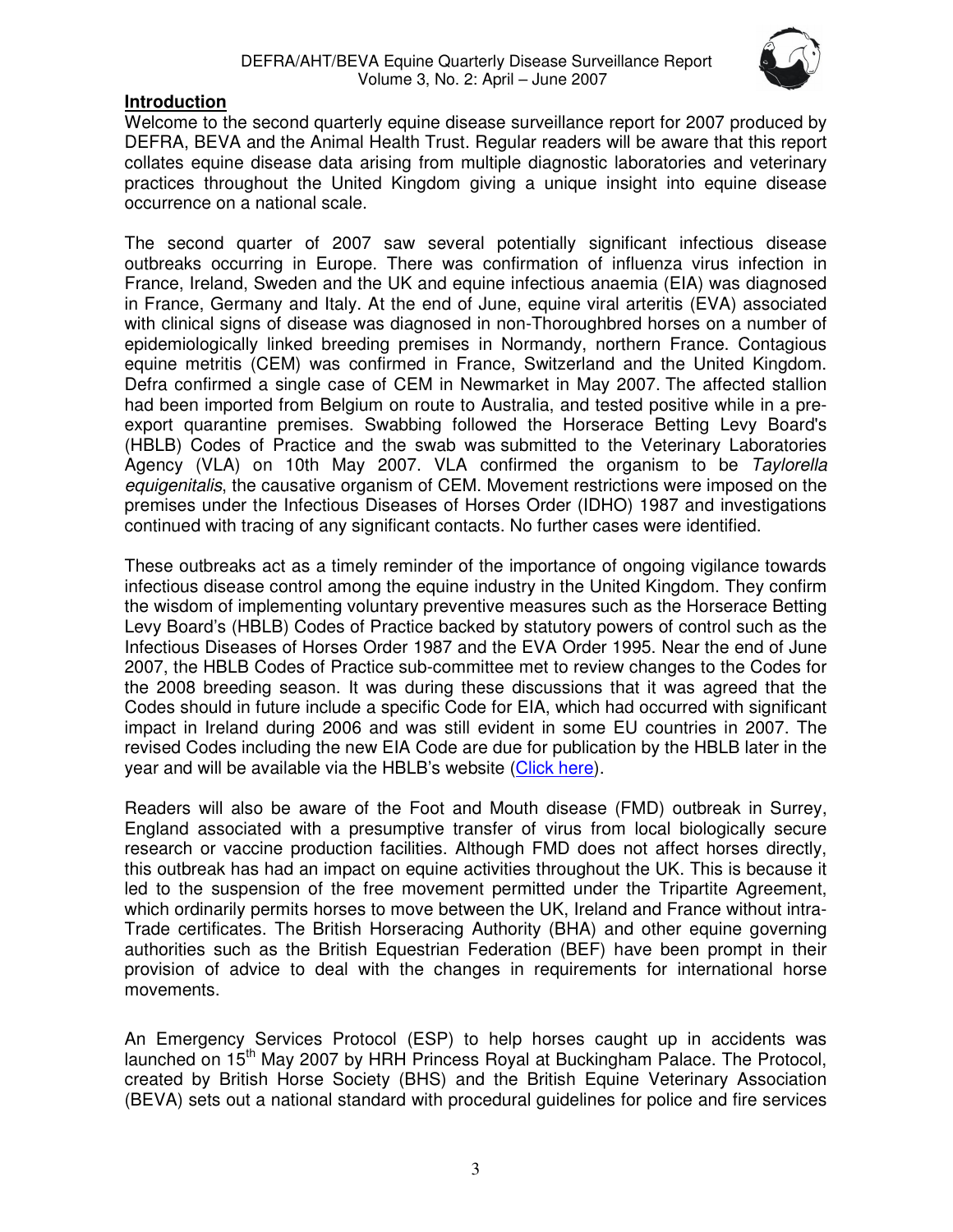

conducting large animal rescues. Its creation was triggered by the rising number of horses dying in accidents on the roads and elsewhere. The aim of the new protocol is to minimise delays in injured animals receiving veterinary care, to maximise the chances of a positive outcome for the animal and to ensure the safety of all those involved. Further details of the ESP are available via BEVA's website (Click here).

The second quarter saw the implementation of the Animal Welfare Act in England and Wales (Animal Welfare Act 2006). Prior to the implementation of this Act, a person responsible for an animal had a duty to ensure that animals in their care did not suffer unnecessarily. The Animal Welfare Act expands the duty of care of a responsible individual and more explicitly outlines their duties. A 'responsible' person is defined as anyone who is an owner of an animal or is in charge of an animal (i.e. livery yard owner) or the parent/guardian of a person under 16 who is responsible for an animal. The Act defines that such a person has a duty to ensure that any animal in their care has a suitable environment and a suitable diet, that the animal has the ability to exhibit normal behavioural patterns, that the animal has protection from pain, suffering, injury and disease and that any need to be housed with or apart from other animals is met. If the Animal Welfare Act is broken, an improvement notice can be issued to set out why the responsible person is thought to be failing to look after their animal and what steps they should take to improve the situation, along with a time limit with which to comply with the improvement notice. The Act also allows criminal prosecutions to occur in cases where more serious offences have occurred (i.e. causing unnecessary suffering to an animal, administering poison to an animal etc). While the majority of horse owners are responsible and provide good care for their animals, the Animal Welfare Act should simplify and consolidate the Law, allowing better protection of horses which are not being cared for appropriately. Secondary legislation and Codes of Practice will be introduced to provide guidance for specific situations, including livery yards and riding schools. Guidelines also exist regarding the transport of horses.

As readers will be aware, in the last few weeks there have been outbreaks of equine influenza in Japan and Australia. A summary of the current global equine influenza situation, prepared by Julie Ross of the Animal Health Trust, can be found in the first focus article of this issue. The second focus article has been produced by authors at the Royal Veterinary College and Bell Equine Clinic and reports results of a study comparing survival rates of horses with a positive bacterial culture versus those with a negative bacterial culture in septic synovitis and tenosynovitis.

We reiterate that the views expressed in these focus articles are the authors' own and should not be interpreted as official statements of DEFRA, BEVA or the AHT.

Access to all of the equine disease surveillance reports can be made on a dedicated page on the Animal Health Trust website at http://www.aht.org.uk/equine\_disease.html or via the BEVA and Defra websites:

http://www.beva.org.uk/ http://www.defra.gov.uk/animalh/diseases/vetsurveillance/species/horses/index.htm

We would remind readers and their colleagues that there is available on the AHT website a form for registration to receive free of charge reports regularly via e-mail as they are produced. The link for this registration form is available via http://www.aht.org.uk/equine\_disease\_registration.html.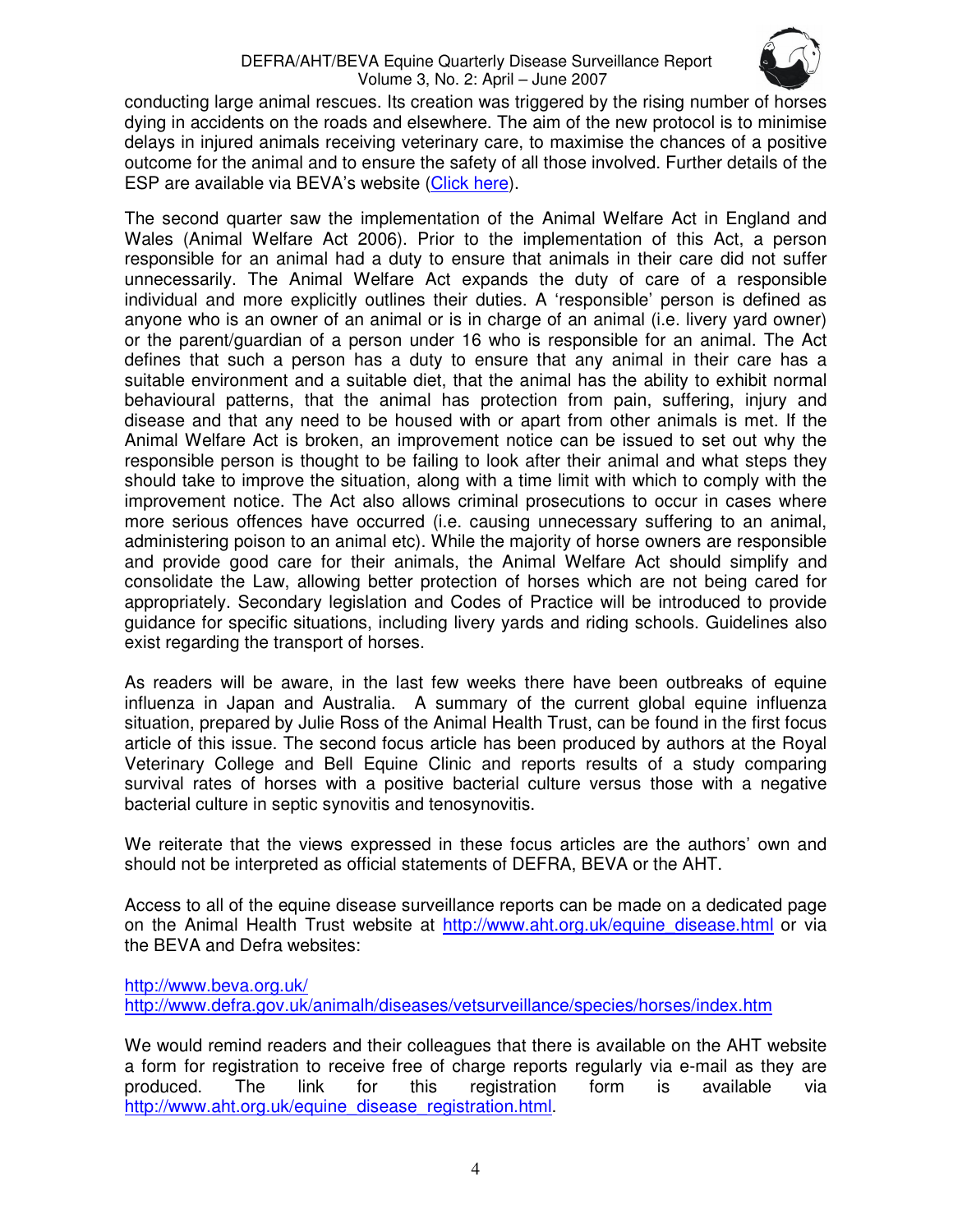

#### **Virology Disease Report for the Second Quarter of 2007**

The results of virological testing for April-June 2007, are summarized in Table 1, and include data relating to equine viral arteritis virus (EVA) from the Veterinary Laboratories Agency (VLA), Weybridge. The sample population for the VLA is different from that for the other contributing laboratories, as the VLA's tests are principally in relation to international trade. Of the 8 EVA VN positives detected by the VLA, 1 was among export samples, 1 was from an import sample and the remainder were private requests. The 10 semen samples received for virus isolation were negative for EVA virus isolation after 3 passages in RK13 cell culture, and negative for EVA by the one-tube real time (RT)-PCR.

|                          | Number of<br><b>Samples Tested</b> | <b>Number Positive</b> | Number of<br>Contributing<br>Laboratories |
|--------------------------|------------------------------------|------------------------|-------------------------------------------|
| <b>Serological Tests</b> |                                    |                        |                                           |
| <b>EVA ELISA</b>         | 3320                               | $68*$                  | 1                                         |
| <b>EVA VN</b>            | 1448                               | $104^{\#}$             | 3                                         |
| <b>VLA EVA VN</b>        | 339                                | $8^{\#}$               |                                           |
| EHV-1/-4 CF test         | 4462                               | $125*$                 | 3                                         |
| EHV-3 VN test            | 11                                 | $8*$                   |                                           |
| ERV-1/-2 CF test         | 3852                               | $4^*$                  | 1                                         |
| Influenza HI test        | 4158                               | $7^*$                  | 2                                         |
| EIA (Coggins)            | 1493                               | 0                      | $\mathbf{2}$                              |
| <b>Virus Detection</b>   |                                    |                        |                                           |
| <b>EHV-1/-4 PCR</b>      | 60                                 | 8                      | 2                                         |
| <b>EHV-2/-5 PCR</b>      | $\Omega$                           | 0                      | 0                                         |
| Influenza NP ELISA       | 124                                | 16                     | $\overline{2}$                            |
| Influenza VI in eggs     | 8                                  | 6                      | 1                                         |
| <b>FHV VI</b>            | 357                                | 28                     | 2                                         |
| EVA VI/ PCR              | 2                                  | 0                      |                                           |
| <b>VLA EVA VI/ PCR</b>   | 10                                 | 0                      |                                           |
| Rotavirus                | 355                                | 259                    | 9                                         |

#### **Table 1: Diagnostic virology sample throughput and positive results for the second quarter 2007**

 $VN =$  virus neutralisation,  $ELISA =$  enzyme-linked immunosorbent assay,  $CF =$  complement fixation,

HI = haemagglutination inhibition,  $PCR = polymerase$  chain reaction,  $NP = nucleoprotein$ ,  $VI =$ virus isolation

 $EVA =$  equine viral arteritis,  $EHV =$  equine herpes virus,  $ENV =$  equine rhinovirus,

 $EIA =$  equine infectious anaemia,  $#$  = Seropositives include vaccinated stallions

\* = Diagnosed positive on basis of seroconversion between paired sera

#### **Virological Diagnoses for the Second Quarter of 2007**

#### **EHV Abortion**

Five cases of abortion associated with EHV infection were identified in this quarter. The vaccination status of the mares involved was unknown. The diagnoses of EHV infection were made on the basis of PCR and immunohistochemistry. In one case, pooled fetal and placental tissue was positive for EHV-4 on PCR, although immunohistochemistry was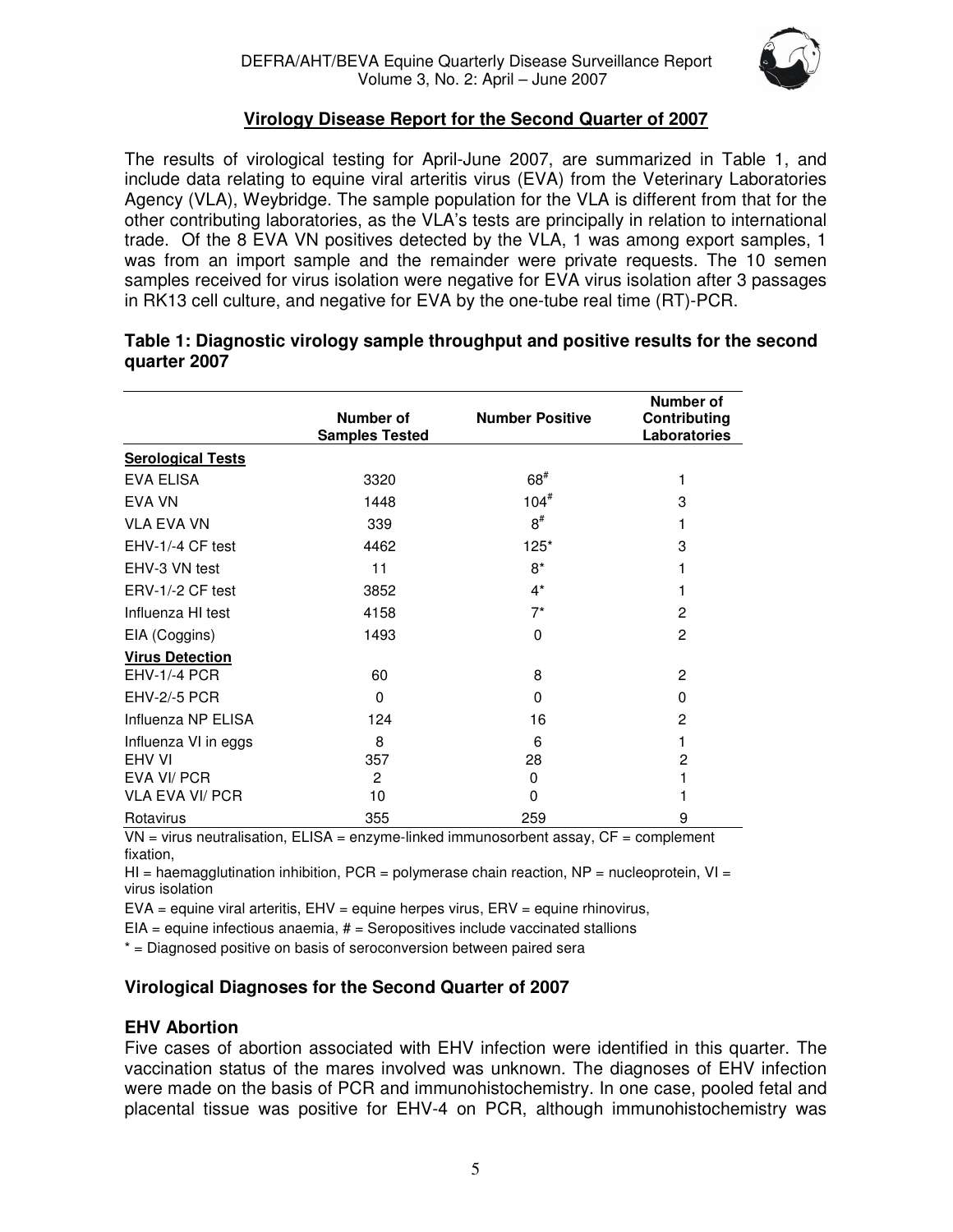

negative when applied only to the foetus but positive at multiple sites throughout the placenta with staining seen in the chorionic blood vessels and trophoblast epithelium.

#### **EHV-1 Respiratory Disease**

Diagnoses were made by the Animal Health Trust based on positive virus isolations from nasopharyngeal swabs submitted from two young racehorses with signs of respiratory disease.

#### **EHV-1 Neurological Disease**

Two cases of neurologic disease associated with EHV-1 infection were identified in this quarter.

#### **EHV-3 Coital Exanthema**

Eight cases of EHV-3 infection were identified in this quarter. In three cases, lesions were noted on the penis and prepuce of the affected stallions, with further testing being carried out to confirm that the stallions were seropositive for antibodies to EHV-3. In one case, the stallion was identified as being affected after 2 mares developed clinical signs of coital exanthema after covering by the stallion.

#### **Equine Influenza**

A total of 7 separate foci of equine influenza virus infection were identified during the quarter, predominantly among non-vaccinated, non-Thoroughbred horses which demonstrated typical clinical signs of pyrexia, nasal discharge and dry cough. These gave rise to 7 confirmed diagnoses on the basis of seroconversion and 16 cases where diagnosis was based on a positive result from a nucleoprotein ELISA performed on extracts from nasopharyngeal swab samples. Virus isolation in embryonated hen's eggs was performed on 9 of these samples and in 7 cases influenza virus was isolated for further characterisation.

The first four of the seven cases where influenza virus was isolated had direct links through recent animal movements to a horse sale that was held in County Kilkenny in the Republic of Ireland in May. The first outbreak identified was seen in the Birmingham area at the end of May 2007 with further outbreaks confirmed in Hampshire and Kent on the south coast of England. The seventh case was identified in Scotland at the end of June and although it could not be directly traced back to the Irish horse sales, the affected animals who exhibited seroconversion and clinical signs of influenza, had recently attended a large equine event where mixing with horses from throughout the country would have occurred.

Laboratory investigation of the 7 viral isolates obtained by egg culture revealed that they were all of the variant American type, which was typical of what has been seen in Europe since the large outbreak in England in 2003. The first two viruses isolated in this cluster of cases (Solihull/1/07 and Maidstone/1/07) and the last one isolated from Scotland (Strathaven/07), were all identical in their haemagglutinin (HA1) segment sequence. This indicates that the Scottish case was likely to be associated with the same virus strain identified in other cases within this outbreak. A further 3 viruses (Solihull/2/07, Southampton/1/07 and Southampton/2/07) from the middle of the outbreak were identical to one another in their HA1 sequence, but differed to the isolates mentioned above by a single nucleotide change. The remaining isolate (Maidstone/2/07) was found to be identical in its HA1 segment sequence to an isolate from February of this year (Horsham/07).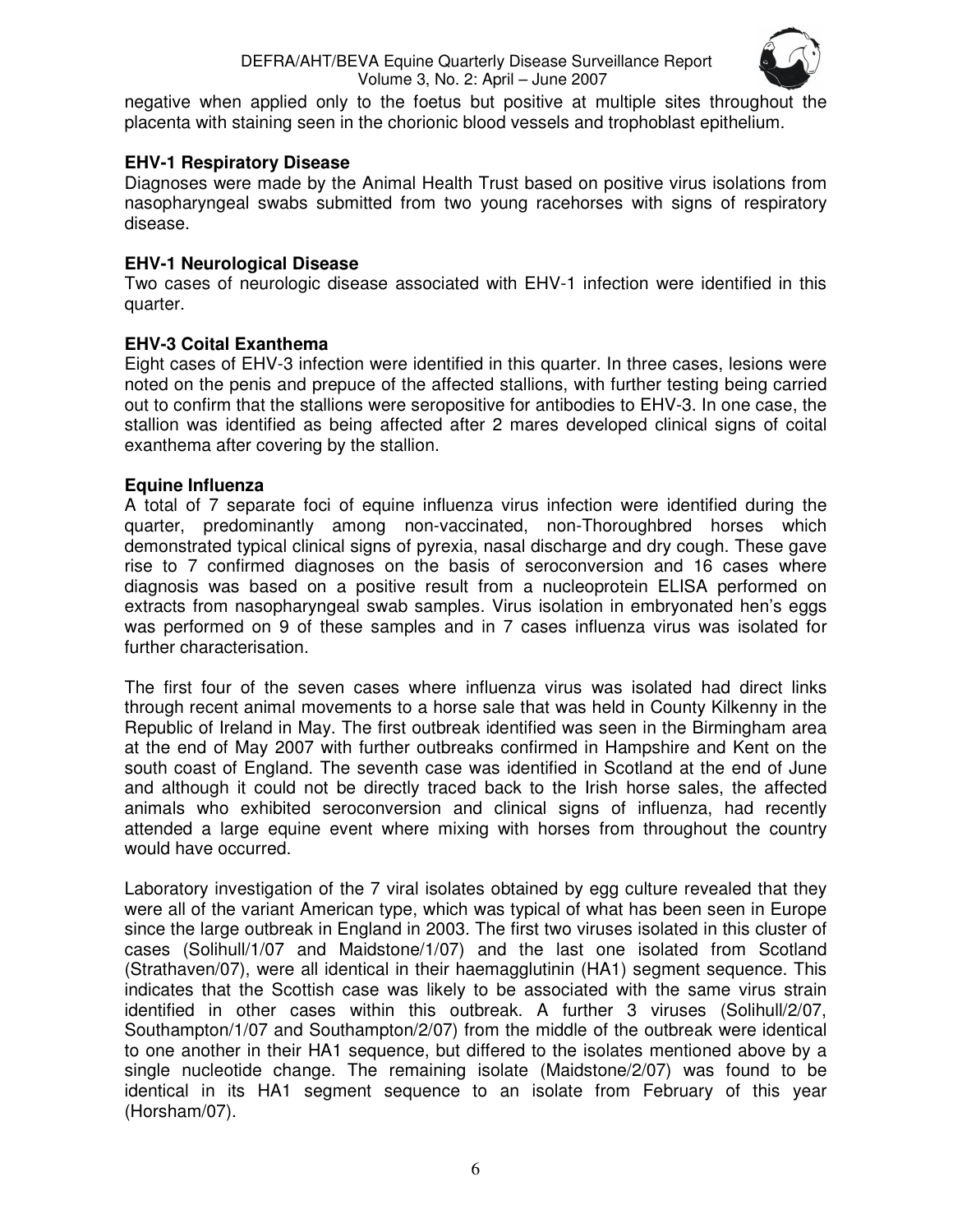

Virus isolation in eggs and subsequent sequencing of the virus has, therefore, been very useful in this outbreak to allow a clear picture to be formed of how geographically separated cases are actually likely to associated with each other through a common infectious source such as an event where horses mix and then disperse. The phylogenetic tree presented in Figure 1 illustrates the divergent nature of the equine influenza H3N8 virus and the antigenic drift that has occurred since the virus was first isolated in 1963 (top left hand corner of the tree). The viruses involved in the 2007 outbreak described above are represented in the bottom right hand side of the tree (Maidstone/2/07, Maidstone/1/07, Solihull/1/07, Strathaven/07, Solihull/2/07, Southampton/1/07 and Southampton/2/07).

#### **Figure 1: Phylogenetic tree of H3N8 equine influenza viruses including 8 isolates from the United Kingdom during 2007 which are closely related to viruses first seen in this country in 2003 (Newmarket/5/03)**

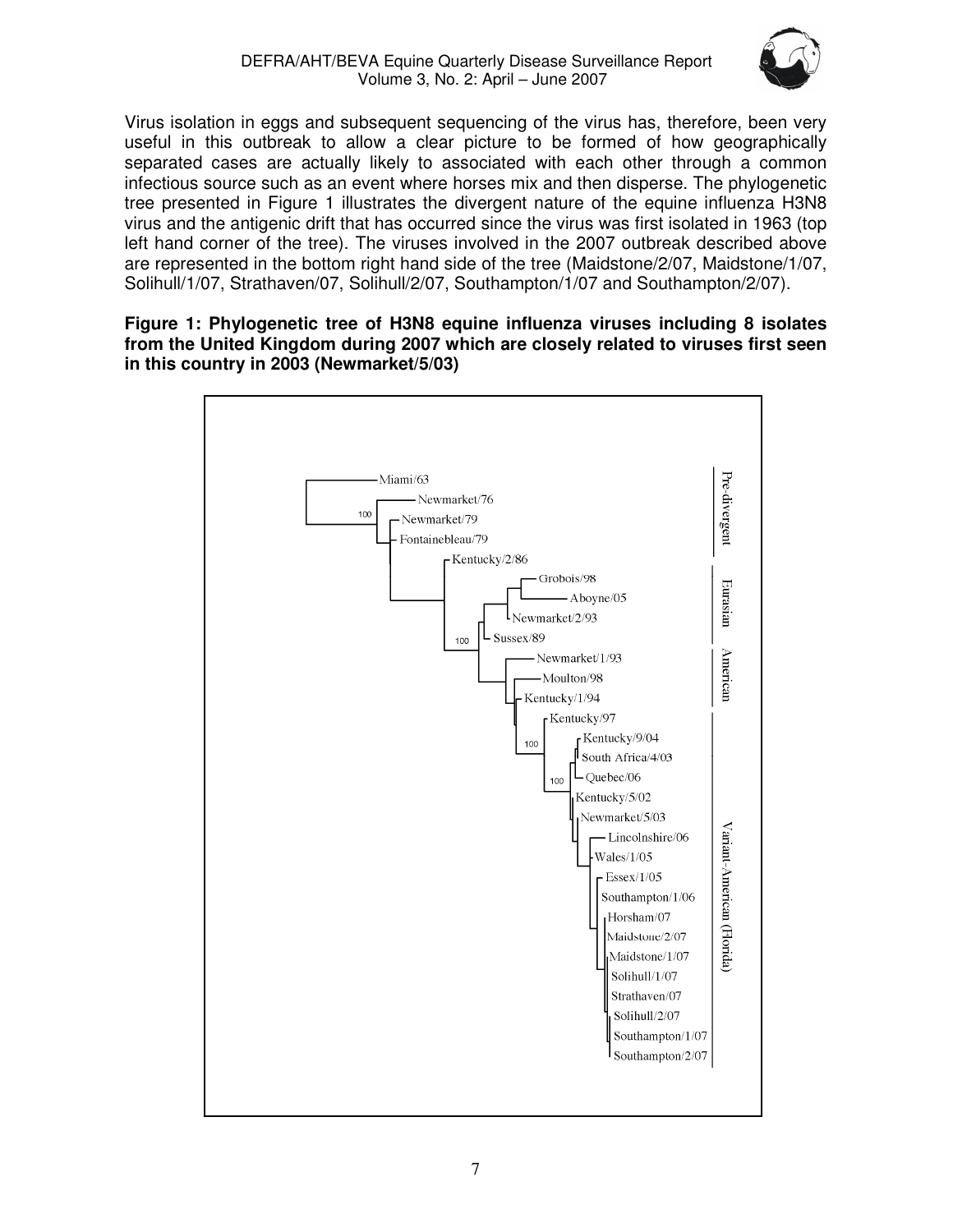

#### **GLOBAL EQUINE INFLUENZA Julie Ross MA, VetMB, MRCVS, Dip.ACVIM**

In August of this year there have been cases of equine influenza in Japan and Australia, and possibly in Kazakhstan. While this publication focuses on equine disease data from the UK, the events of recent weeks in Japan and Australia have highlighted the importance of disease monitoring and surveillance at a global level.

#### **Japan**

In Japan, the first outbreak of equine influenza for 36 years began in mid-August when a nasal swab taken from a febrile race-horse reacted positively with an influenza A detection kit. A real-time PCR was performed on the sample for confirmation and a positive result was obtained for the HA gene of Equine Influenza 2 virus (H3N8). The first case was identified in Miho training centre. From 14<sup>th</sup>-22<sup>nd</sup> August, 447 febrile horses were identified across 6 training centres/race courses. All facilities had animals which were identified as being affected by influenza based on RT-PCR. A total of 246 horses were tested by RT-PCR and 172 were positive. Positive reactors have also been identified outwith racing facilities, such as in the breeding area of Hidaka. Japanese racehorses are vaccinated against flu twice a year and were most recently vaccinated in May, 2007. Movement controls are in place in Japan with quarantine of affected animals and premises. Work is ongoing to isolate and sequence the virus.

#### **Australia**

Equine influenza was first detected at Eastern Creek Quarantine Station (ECQS), Sydney, New South Wales (NSW), Australia, on 17 August 2007. Sick horses were seen on 22 August 2007 at Centennial Parklands Equestrian Centre (CPEC) in Sydney. Affected horses have been identified in New South Wales and Queensland.

There are currently 944 infected premises (IPs) in NSW. 124 infected properties have also been identified in Queensland. No movement of horses is permitted within, into or out of restricted areas around infected premises. The public is being asked to report all horses with a fever and respiratory signs to the local disease control centre (LDCC) for follow up. Further tracing of horse movements onto and off IPs is being urgently undertaken. All tracing cases are being investigated and inspected according to a formal protocol. Cases have been identified at Randwick racecourse and also in the breeding area of the Hunter Valley. This information is current as of September  $17<sup>th</sup>$ , however given the rapid developments in Australia; the numbers of horses involved is likely to have increased by the time of publication.

An agreed national ban on horse movements was in place until 1 pm Friday 31 August. The movement restriction is still in place in New South Wales, Queensland and Australian Capital Territory, however, in Queensland, some horse events are being allowed to take place under strict conditions. Other states and territories are allowing movement of horses within states; the Northern Territory and Victoria are also allowing movement of horses into the territory from non-infected states. Horse events are allowed to take place in Western Australia and the Northern territory although appropriate biosecurity precautions are recommended and in South Australia a permit must be obtained before an event can take place.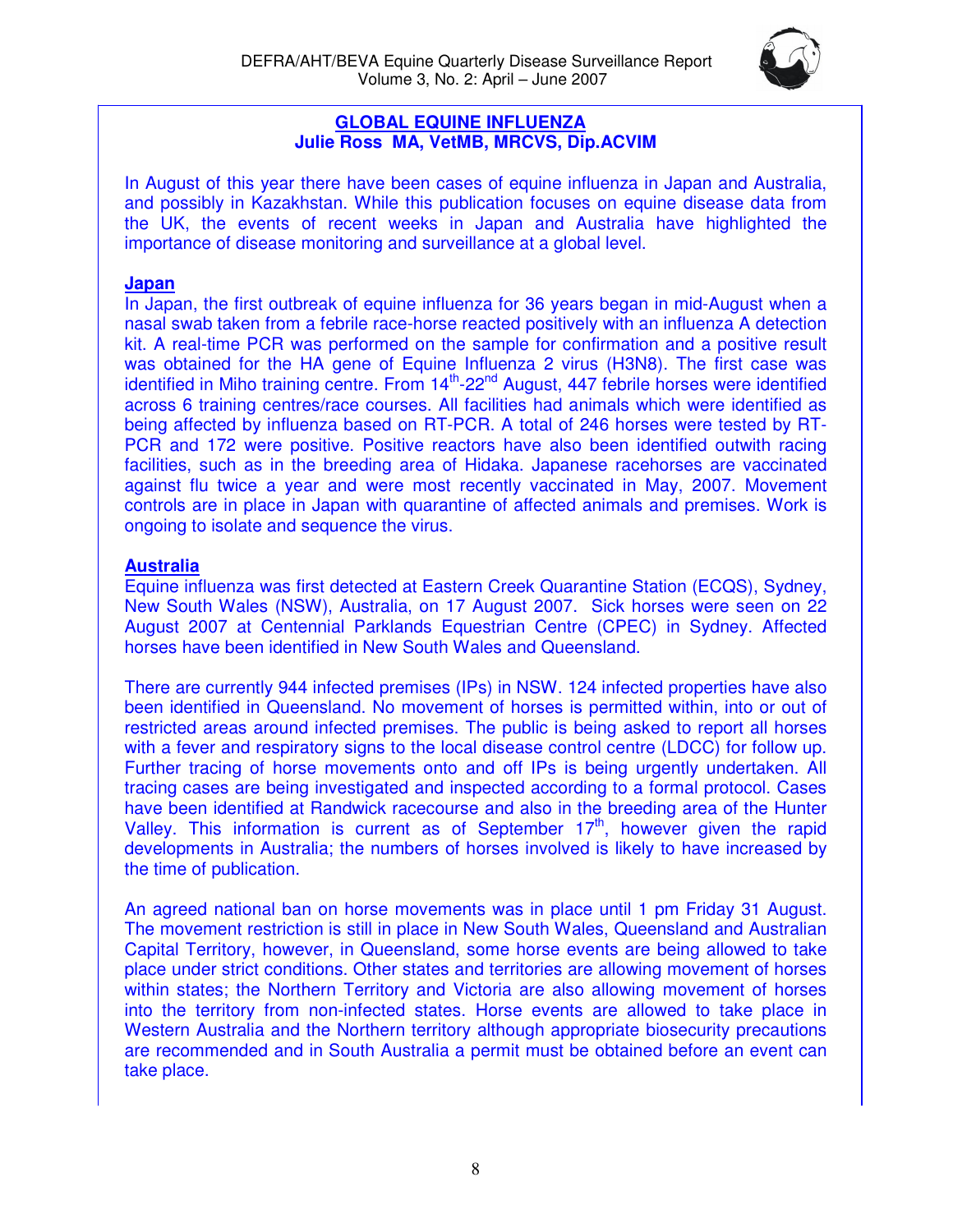

The strain of equine influenza circulating in Australia is currently unknown; however work is actively ongoing to try to determine the strain of virus and the likely source. Australia is one of the few countries in the world where equine influenza is not endemic. The majority of the horse population is unvaccinated and naïve to the virus. The rapid spread of virus through the Australian horse population is not unexpected given the naïve status of the population; however the effect on the equine industry is obviously devastating. The AHT has offered its full support to the Australian government and we have made all of our facilities and techniques available to them.

For more information about the outbreak in Australia, including maps of the restricted areas, please refer to the following websites:

http://www.dpi.nsw.gov.au/agriculture/livestock/horse/influenza http://www.outbreak.gov.au

#### **Kazakhstan**

An outbreak of suspected equine influenza virus was reported in Kazakhstan on August 26<sup>th</sup>. Horses are showing signs of pyrexia, sneezing and coughing and samples have been taken from 300 horses for further investigation. Local vets suspect the horses are suffering from equine influenza however a definitive diagnosis has not yet been reached. A ban of horse movement has been imposed on all affected villages to try to control the spread of the disease.

The last outbreak of equine influenza in Kazakhstan was registered in 1992.

These current outbreak situations highlight the need for disease surveillance on a global level. In addition, the benefits of close collaboration between international laboratories are highlighted.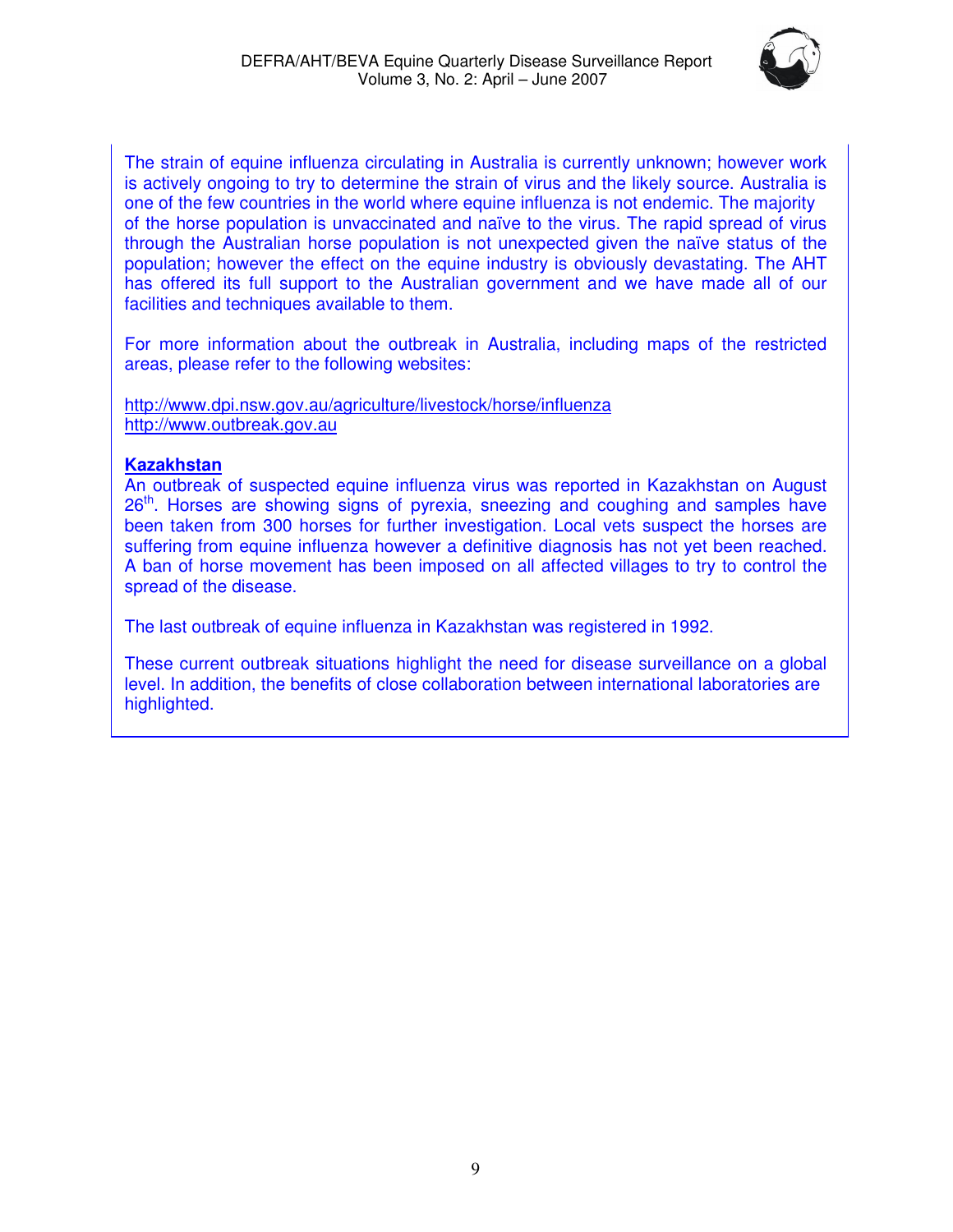

#### **Bacteriology Disease Report for the Second Quarter 2007**

A summary of the diagnostic bacteriology testing undertaken by different contributing laboratories is presented in Table 2. For contagious equine metritis (CEM) 10 of 28 HBLB approved laboratories contributed data.

#### VLA CEMO Data for the period April, May, June 2007

We are again pleased to include data relating to CEM testing from the Veterinary Laboratories Agency (VLA), in this quarterly report. The sample population for the VLA is different from that for the other contributing laboratories as the VLA tests are principally in relation to international trade.

#### **Table 2: Diagnostic bacteriology sample throughput and positive results for second quarter 2007**

|                                        | Number of<br><b>Samples</b><br><b>Tested</b> | <b>Number</b><br><b>Positive</b> | Number of<br>Contributing<br>Laboratories |
|----------------------------------------|----------------------------------------------|----------------------------------|-------------------------------------------|
| <b>CEMO (HBLB)</b>                     | 8045                                         |                                  |                                           |
| <b>CEMO (VLA)</b>                      | 328                                          |                                  |                                           |
| Strangles*                             | 3852                                         | 181                              | 13                                        |
| <b>Strangles PCR</b>                   | 2498                                         | 101                              |                                           |
| <b>Salmonellosis</b>                   | 288                                          | 8                                | 10                                        |
| <b>MRSA</b>                            | 2039                                         |                                  | 5                                         |
| <b>Clostridium perfringens</b>         | 9                                            | 5                                |                                           |
| Clostridium difficile (toxin by ELISA) | 80                                           |                                  | 6                                         |
| Cryptosporidium                        | 2                                            |                                  |                                           |

CEMO = contagious equine metritis organism (*Taylorella equigenitalis*); HBLB = HBLB accredited laboratories; VLA = VLA reference laboratory**; \****Streptococcus equi*; MRSA = meticillin resistant *Staphylococcus aureus.*

#### **Contagious equine metritis (CEM)**

DEFRA confirmed a single case of CEM in Newmarket in May 2007. Details of this case are outlined in the introduction.

#### **Salmonellosis**

Of the 8 samples that tested positive for *Salmonella* spp., 3 were confirmed by the VLA and tested positive. All three were *Salmonella* typhimurium isolates.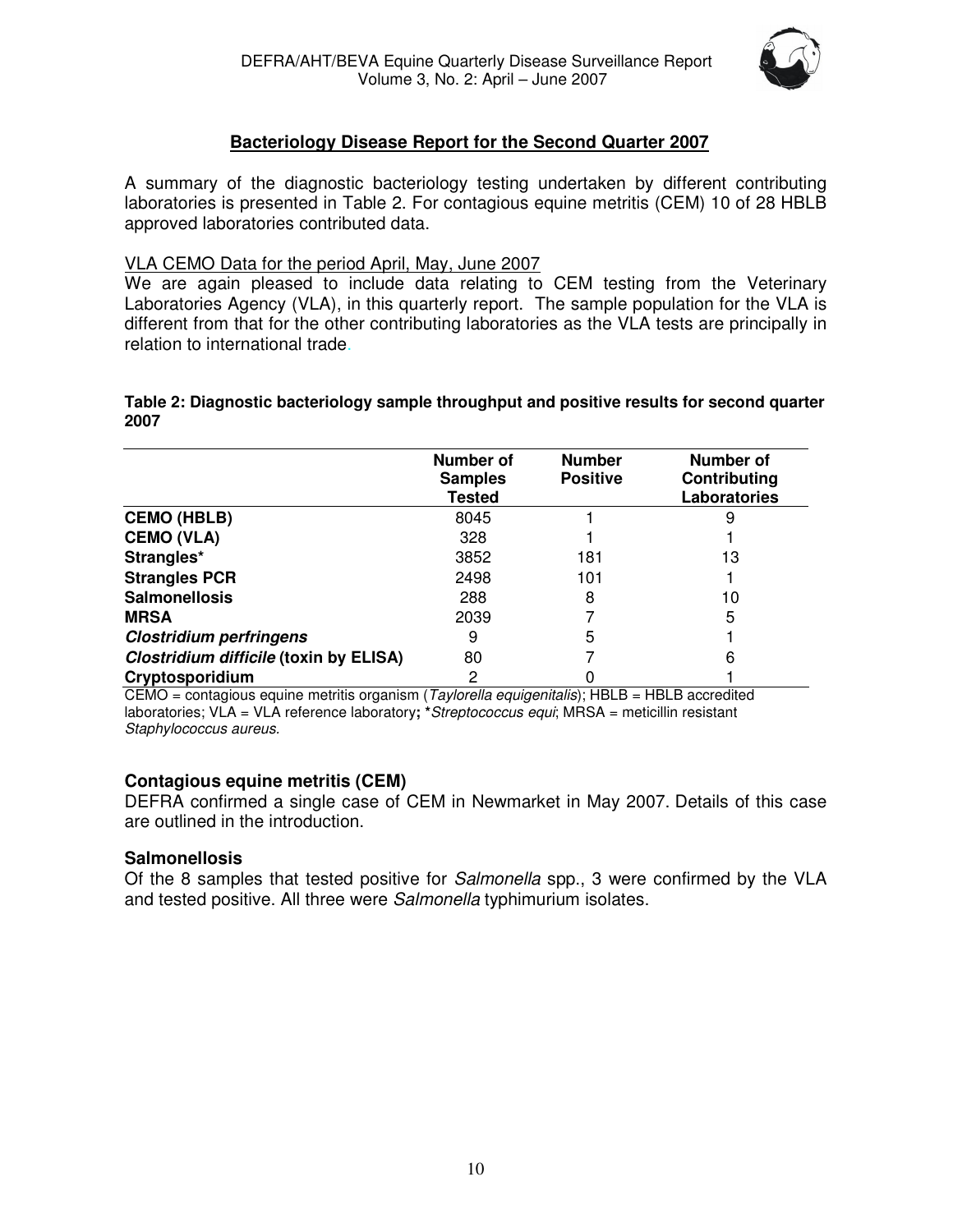

#### **Does positive bacterial culture adversely affect survival rates in horses treated for septic arthritis and tenosynovitis? Alan Taylor, Justin Perkins, Luisa Smith, Tim Mair**

A septic joint, bursa or tendon and its sheath (synovitis) is a common and serious problem in the horse and has the potential to be life threatening or career ending. Septic synovitis is defined as a synovial disorder as a result of sequestration of pathogenic bacteria or their toxins into a joint, bursa or a tendon and its sheath. This sequestration leads to cellular and biochemical changes within the synovium leading to an increase white cell count (usually > 30 x 10<sup>9</sup> cells/l), neutrophilia (> 90%) and a rise in total protein (usually above 40g/l). The changes within the synovium are rapid progressive and degenerative and can lead to loss of cartilage, ischaemia and fibrin deposition leading to pannus formation and adhesions. These changes can be catastrophic and so any potentially septic joint must be treated as an emergency and investigated without delay.

A retrospective study was performed to look at cases diagnosed with septic synovitis and to determine whether a positive bacterial culture result affected the prognosis compared to cases in which a negative bacterial culture result was obtained. This study was performed by looking at records of cases from the Royal Veterinary College between 1999 and 2006 and Bell Equine Veterinary Clinic between 1993 and 2003. A septic diagnosis was based on increased white cell count  $($ >30 x 10<sup>9</sup> cells/l) and at least two of the following: acute lameness; heat and/or effusion of a synovial structure; bacteria identified on gram stain; total protein > 30g/l, and >90% neutrophils. Additional information obtained from the records included results of bacterial culture and the outcome of the horse.

Two hundred and six horses were included in the study of which 66 (32%) had a positive bacterial culture and 140 (68%) a negative bacterial culture. Two horses from both the culture positive and culture negative groups were subjected to euthanasia for reasons other than synovial sepsis and so there were 64 and 138 horses in each group respectively.

In the culture positive group 22.7% (15 animals) were subjected to euthanasia as a result of un-resolving sepsis despite surgical intervention and targeted antimicrobial therapy, whilst in the culture negative group 1.4% (2 animals) were subjected to euthanasia as a result of un-resolving sepsis. Fisher Exact Test for survival versus euthanasia between groups:  $p < 0.001$  95% CI 0.005 0.222. Survival to discharge is shown in Fig 1.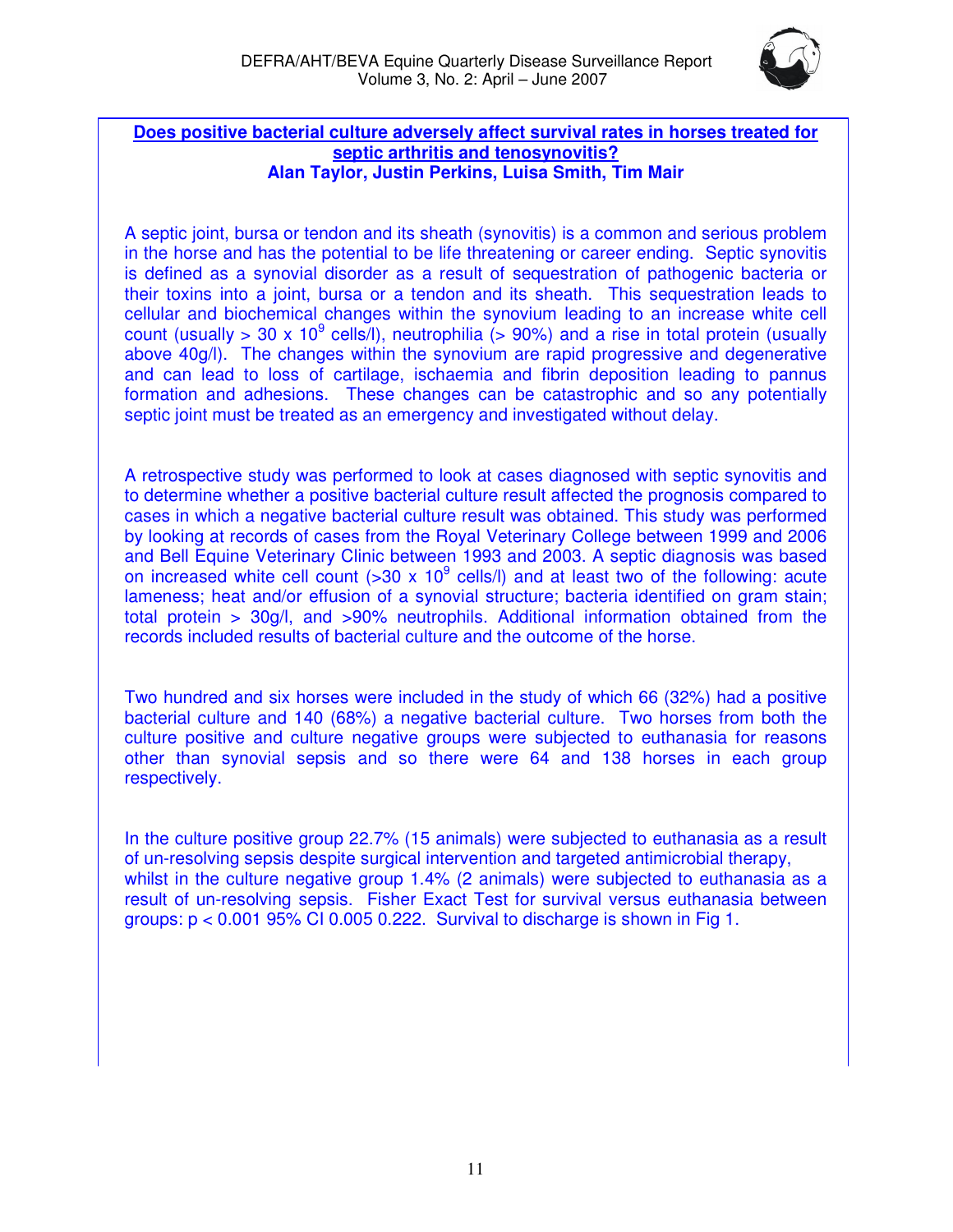



#### **Fig 1: Survival to Discharge**

The conclusion of this investigation was that horses with a positive bacterial culture from their synovial fluid were less likely to be discharged from hospital as a direct result of their synovial sepsis, in comparison to horses in which the synovial fluid did not yield a bacterial culture. This is clinically important as a positive bacterial culture offers a poorer prognosis for short-term survival to discharge from hospital, despite culture and sensitivity results being available and targeted antimicrobial treatment. This combined with other clinical data can be used to give a more informed prognosis to clients.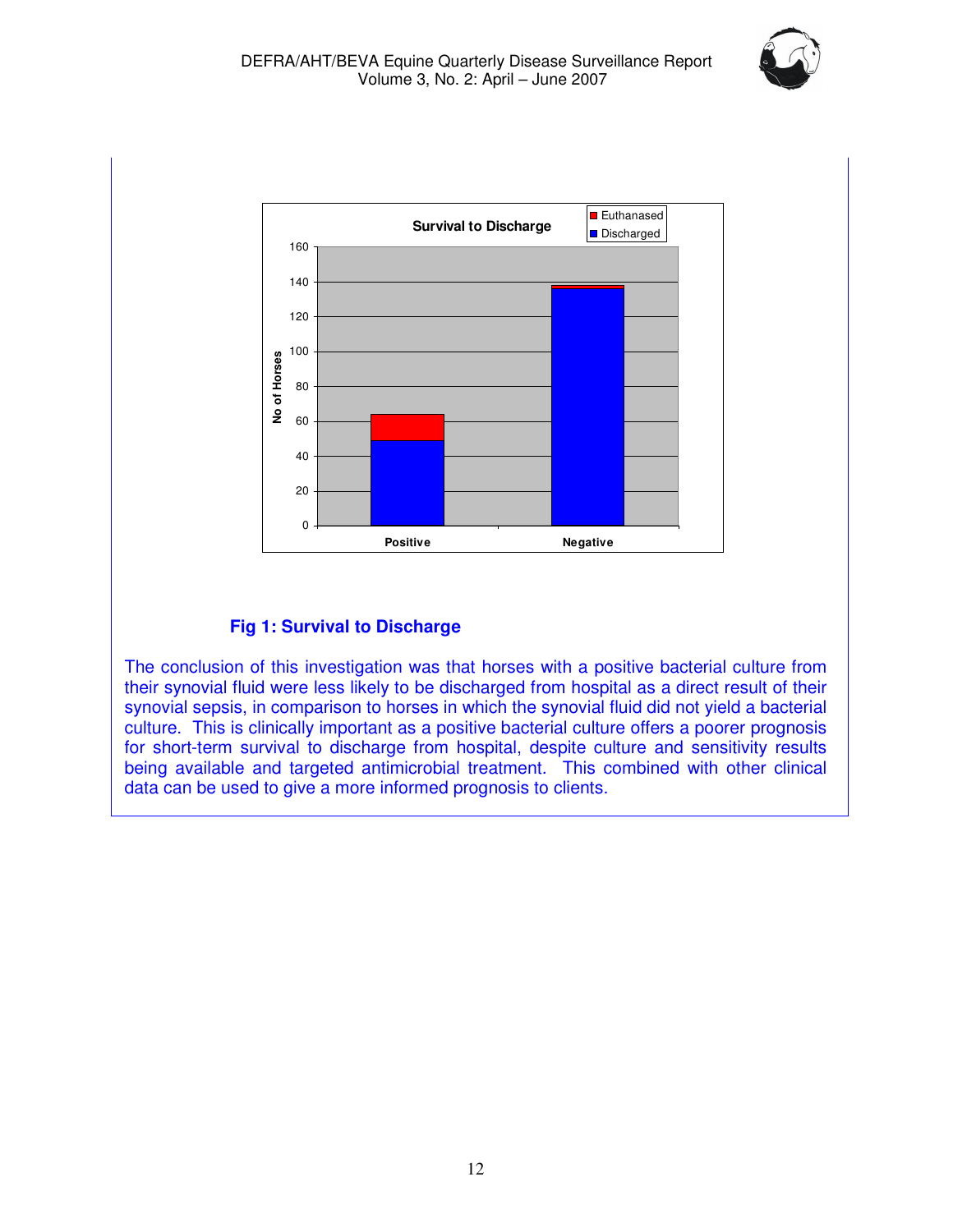

#### **Toxic and Parasitic Disease Report for the Second Quarter of 2007**

A summary of diagnostic toxicosis and parasitology testing undertaken by contributing laboratories is presented in Tables 3 and 4 respectively. Results are based on histopathologically confirmed evidence of disease only.

#### **Table 3: Diagnostic toxicosis sample throughput and positive results for second quarter 2007**

|                   | Number of<br><b>Samples</b><br><b>Tested</b> | <b>Number</b><br><b>Positive</b> | Number of<br>Contributing<br>Laboratories |
|-------------------|----------------------------------------------|----------------------------------|-------------------------------------------|
| Grass sickness    | 49                                           | 27                               |                                           |
| Hepatic toxicoses | 17                                           | 3                                |                                           |

The increase in number of grass sickness cases between the first quarter of this year (9 samples tested, 5 positive) and the second quarter is not unexpected and highlights the seasonal occurrence of this condition.

|                      | <b>Number of</b><br><b>Samples</b><br><b>Tested</b> | <b>Number</b><br><b>Positive</b> | Number of<br>Contributing<br><b>Laboratories</b> |
|----------------------|-----------------------------------------------------|----------------------------------|--------------------------------------------------|
| <b>Endoparasites</b> |                                                     |                                  |                                                  |
| Ascarids             | 731                                                 | 9                                | 4                                                |
| Cyathostomes         | 746                                                 | 194                              | 5                                                |
| Dictyocaulus         | 90                                                  | 0                                | 3                                                |
| Strongyles           | 406                                                 | 52                               | 6                                                |
| Tapeworms            | 376                                                 | 9                                | 3                                                |
| Strongyloides        | 19                                                  | 4                                |                                                  |
| Trichostrongylus     | 131                                                 | 27                               | 3                                                |
| <b>Ectoparasites</b> |                                                     |                                  |                                                  |
| <b>Mites</b>         | 228                                                 | 3                                | 5                                                |
| Ringworm             | 200                                                 | 47                               | 6                                                |
| Dermatophilus        | 21                                                  |                                  |                                                  |

#### **Table 4: Diagnostic parasitology sample throughput and positive results for the second quarter 2007**

One case of *Theileria equi* (piroplasmosis) was diagnosed on the basis of serology by the VLA. The animal involved had been imported from Portugal three years previously and had shown vague signs of intermittent illness for some time.

Three cases were also tested for *Borrelia burgdorferi* (Lyme disease) in this quarter. Two cases were negative and one was borderline positive.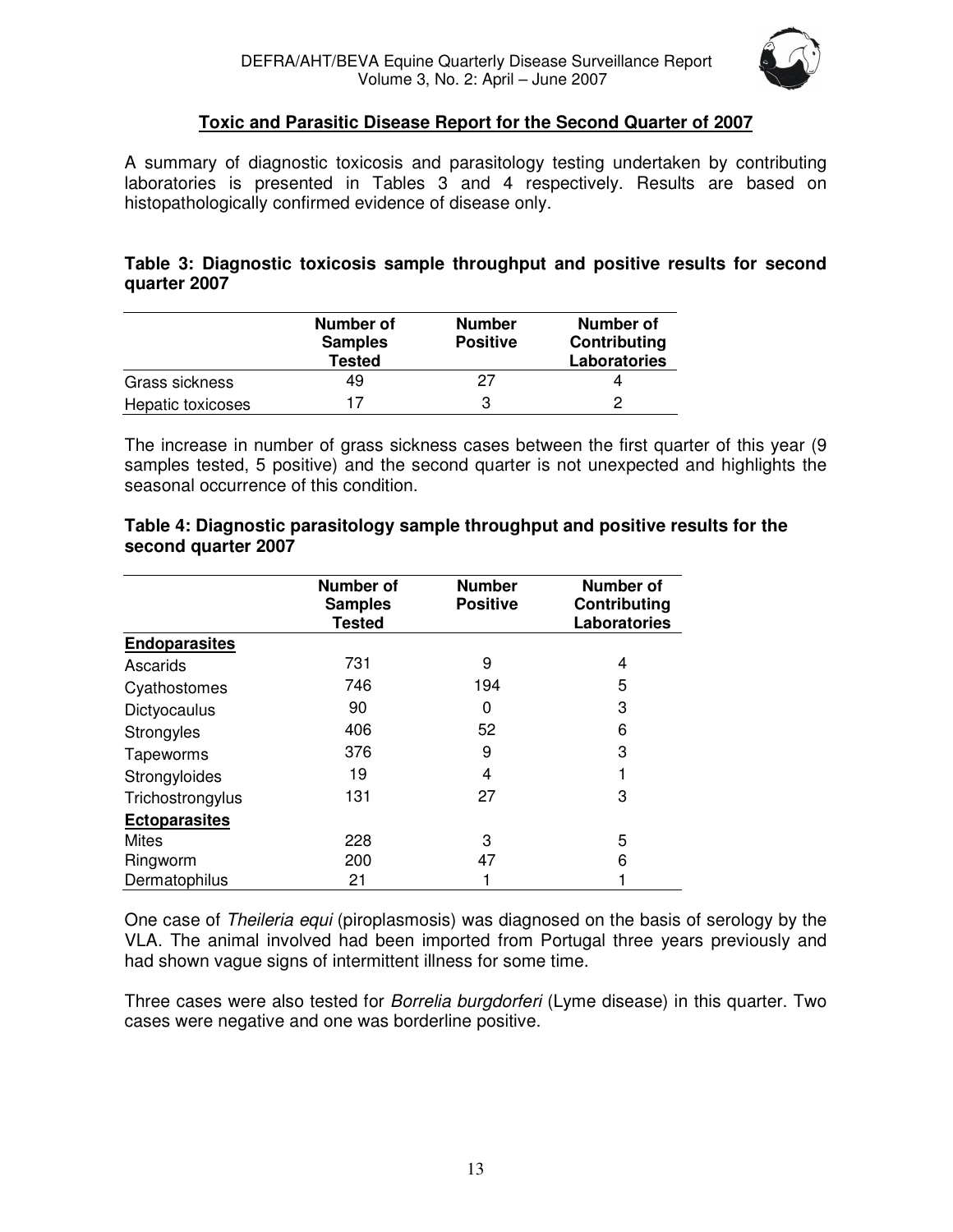

#### **Report on** *Post Mortem* **Examinations for Second Quarter 2007**

#### **East Anglia**

#### *50 cases were examined in total, including twenty five neonates.*

Of the twenty five neonates examined due to abortion or still birth, five were associated with equine herpes virus. In 8 cases, there were changes on *post mortem* examination consistent with hypoxic damage, including three which were thought to be associated with premature placental separation. Three neonates born dead following dystocia were also examined. In one neonate, findings included vascular obstruction of the umbilical cord.

Six older foals were also examined during this period. *Rhodococcus equi* pneumonia was identified in 4 of these animals. One foal was presented 24 hours post colic surgery. *Post mortem* examination revealed evidence of aspiration of stomach contents and subsequent severe, localised inhalation pneumonia. One foal was presented at 4 months old having died acutely following plasma transfusion. No lesions were identified*.*

Three mares which had died suddenly post foaling were presented. Rupture of the middle uterine artery was identified in all of these mares and retroperitoneal haemorrhage was identified in one.

Five horses were presented due to neurologic disease. Causes of neurologic disease identified on *post mortem* examination included extradural haemorrhage with associated acute spinal cord compression and suspected spinal shock (1 case), epidural haemorrhage at C1 associated with a poorly differentiated haemorrhagic tumour present in the root of the mesentry and anterior mesenteric artery (metastases also present in the regional lymph nodes and the lung) (1), and an epidural synovial cyst causing spinal cord compression at C6-7 (1).

Neoplasia was identified on examination of 3 horses (including the case described above) and cardiac disease was also identified on examination of three horses. Findings in the cardiac cases included a spindle cell tumour in the right interventricular septum associated with marked dilation of the right side of the heart (1), ventricular septal defect (1) and mitral valve endocarditis (1).

Four horses presented with a history of gastrointestinal disease. Findings included necrotizing colitis (1), gastric rupture (1), intra-abdominal haemorrhage of unknown cause (1), and diaphragmatic rupture with severe parasitism (1).

One case each of nutritional myopathy and tracheal perforation were identified.

#### **Home Counties**

#### *Twenty-two cases were examined this quarter, including one foal.*

Thirteen horses with a history of colic were examined. Small intestinal disease was identified in five horses. Findings included strangulating lipoma (2), small intestinal volvulus (1), strangulating inguinal hernia (1) and epiploic foramen entrapment (1). Large colon lesions were identified in 5 horses and included displacement of the large colon (2), nephrosplenic entrapment with large colon impaction (1), large colon volvulus (1), and rupture of the large colon with subsequent septic peritonitis (1). Two cases had evidence of colitis upon examination and one had evidence of intra-abdominal haemorrhage.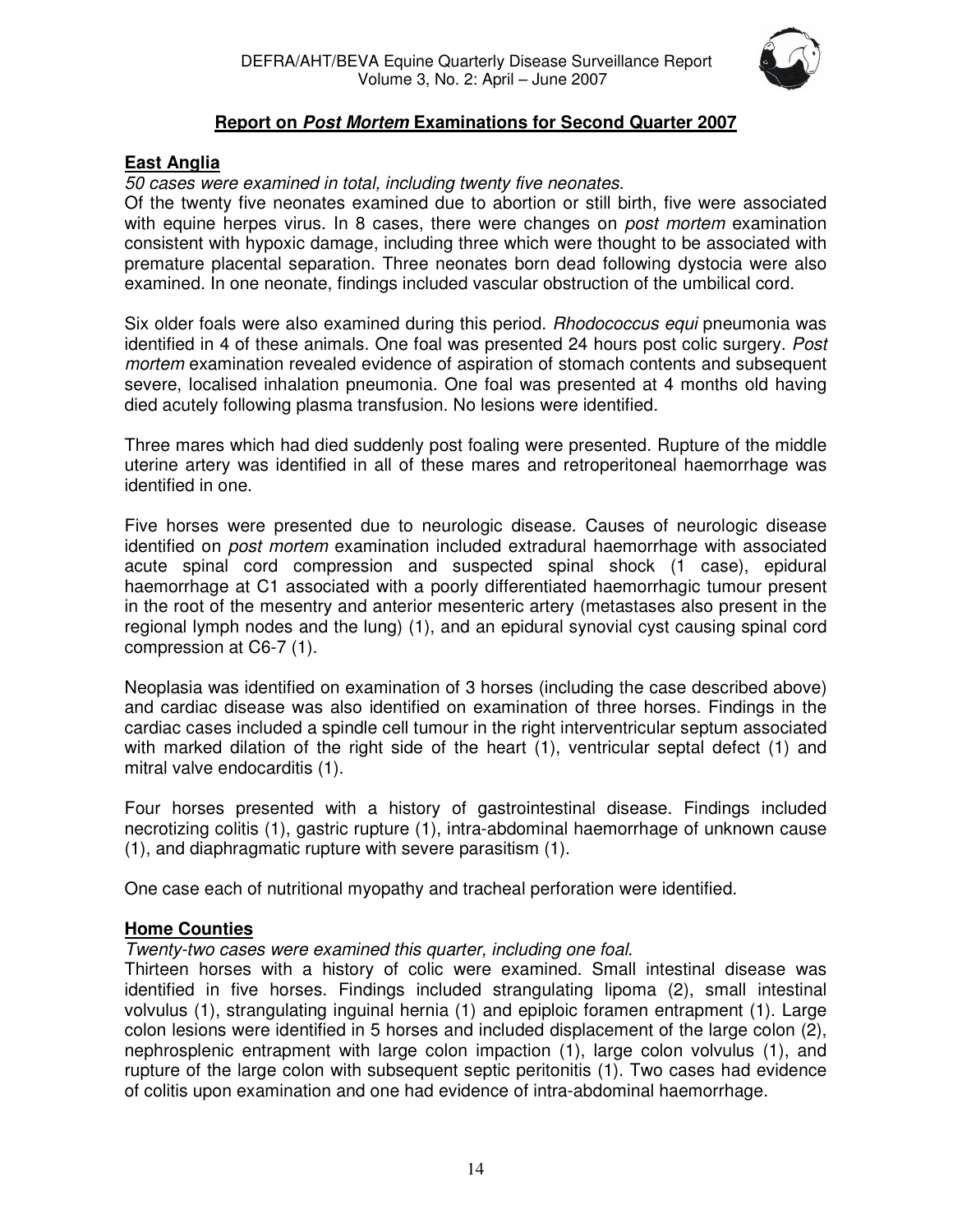

Two horses presented with a history of sudden death; one had a history of yew poisoning and the second had suffered an aortic root rupture. Three animals were presented due to signs of neurologic disease. Findings included granulomatous encephalitis, (possibly secondary to aberrant parasite migration) (1), cholestoma with secondary hydrocephalus (1) and cerebellar abiotrophy (1). Neoplasia was identified in 3 cases, including retropharyngeal lymph node lymphosarcoma (1), parotid salivary gland melanoma with extension into surrounding bone and pulmonary metastases (1) and squamous cell carcinoma with subsequent infection of the penis. Cellulitis caused by foreign body penetration was identified in one horse.

#### **South-West**

#### *10 cases were examined*

Gastrointestinal disease was identified in 3 animals. Findings included diaphragmatic rupture (2) and *Clostridium difficile* associated typhlocolitis (1). Two horses with a history of respiratory disease were examined. *Post mortem* examination revealed pneumonia (1), and bronchiolitis and bronchopneumonia (1). Rupture of the prepubic tendon was identified in one mare. Neoplasia was identified in 2 horses (neuroendocrine carcinoma in the nasal cavity (1), carcinoid tumour involving the liver and colon (1)). One case each of cardiac failure and sudden death (pulmonary oedema identified on *post mortem*) were examined.

#### **Scotland**

#### *24 cases were examined, including 1 neonate.*

12 horses with grass sickness were examined in this period including 8 with acute disease and 3 with sub-acute disease. Six horses presented with evidence of gastro-intestinal disease other than grass sickness. Findings included typhlitis/colitis (2), small intestinal rupture (2), small intestinal entrapment (1) and gastric rupture (1).

. One neonate was examined during this quarter. The filly had contracted tendons in the forelimbs. *Post mortem* examination revealed contraction of the superficial and deep digital flexor tendons in both front limbs. Two further cases were examined due to musculoskeletal disease. Findings included septic arthritis (1) and laminitis (1). Three additional horses were presented and *post mortem* evaluation revealed recurrent airway obstruction (1), leiomyoma in the ventral pelvic canal (1) and bilateral nephropathy with necrotizing cystitis (1).

#### **Northern Ireland**

#### *13 cases were examined, of which 5 were foetuses/neonates.*

Five foetuses/neonates were examined in this quarter, including 2 still-born foals. Findings in other neonates included suspected neonatal isoerythrolysis (1), septic arthritis involving carpal and tarsal joints (*Actinobacillus equili)* (1) and abortion of unidentified cause (1). Two foals presented with evidence of *Rhodococcus equi.* In one foal, *R.equi* was cultured from the viscera and joints as well as the lungs. The foal also had evidence of acute respiratory distress syndrome.

Six adult horses were examined. *Post mortem* findings included diaphragmatic rupture with subsequent small intestinal herniation and strangulation (1), gastric ulceration and perforation and severe cyathostome infestation in the cecum and large colon.